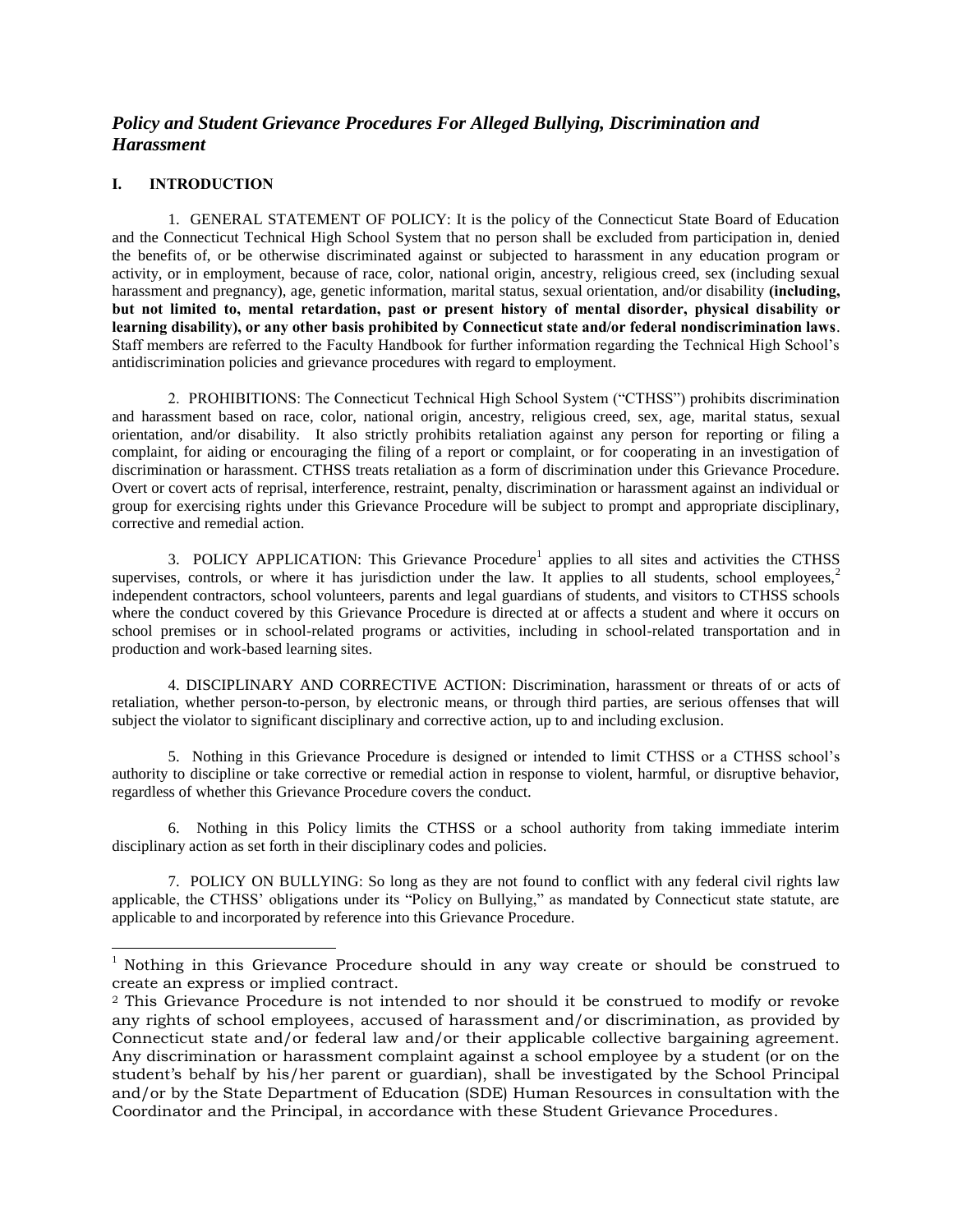#### **II. DEFINITIONS**

For purposes of these Grievance Procedures:

1. HARASSMENT: Harassment is unwelcome comments or conduct (oral, written, graphic, electronic or physical) relating to an individual's actual or perceived race, color, national origin, ethnicity, religious creed, sex, age, marital status, sexual orientation, age, or disability (i.e., protected status), that is sufficiently severe, pervasive or persistent so as to unreasonably interfere with or limit a student's ability to participate in or benefit from the district's programs or activities or by creating a hostile, humiliating, intimidating, or offensive educational environment.

2. HARASSMENT also means any unwelcome comment or conduct (oral, written, graphic, electronic or physical) relating to an individual's actual or perceived race, color, national origin, ethnicity, religious creed, sex, age, marital status, sexual orientation, age, or disability that does not involve severe, persistent or pervasive behavior, but if it persists, will likely create a hostile, humiliating, intimidating or offensive educational environment.

3. Below are examples of violations of this Policy and Grievance Procedure for harassment, in circumstances where the unwelcome oral, written, graphic, electronic or physical conduct has had the purpose or effect of unreasonably interfering with a student's education or academic performance or of creating an intimidating, hostile, or offensive environment for that student's education, or participation in a CTHSS program or activity, including in production and work-based learning sites:

A. RACIAL HARASSMENT: Racial harassment is unwelcome oral, written, graphic, electronic or physical conduct based on a person's race or color, including characteristics of a person's race or color, such as racial slurs or insults, racial graffiti or symbols, hostile acts based on race, nicknames based on racial stereotypes, negative comments about appearance, imitating mannerisms, taunting, or invading personal space to intimidate.

B.NATIONAL ORIGIN HARASSMENT: Unwelcome verbal, written or physical conduct directed at a person based on his/her national origin, ancestry, or ethnic background, such as negative comments, graffiti or symbols about surnames, customs, language, accents, immigration status, or manner of speaking.

C.DISABILITY HARASSMENT: Unwelcome verbal, written or physical conduct directed at a person based on his/her disability or perceived disability, including damaging or interfering with use of necessary equipment, imitating manner of movement, using slurs like "retard," or invading personal space to intimidate.

D. RELIGIOUS HARASSMENT: Unwelcome verbal, written or physical conduct directed at a person based on his/her religion, including derogatory negative comments, graffiti or symbols about religious beliefs, traditions, practices (includes non-belief), or religious clothing.

E. SEXUAL ORIENTATION HARASSMENT: Unwelcome verbal, written or physical conduct, directed at a person based on his/her actual or perceived sexual orientation, such as anti-gay slurs or insults, graffiti or symbols, imitating mannerisms, taunting, or invading personal space to intimidate.

F. SEXUAL HARASSMENT: Unwelcome sexual advances, requests for sexual favors, and other verbal or physical conduct of a sexual nature constitute sexual harassment when:

(1) Submission to such conduct is made either explicitly or implicitly a term or condition of a student's education, or participation in a CTHSS program or activity;

(2) Submission to or rejection of such conduct by a student is used as the basis for decisions affecting such student's education, or participation in a CTHSS program or activity; or

(3) Such conduct has the purpose or effect of unreasonably interfering with a student's education or academic performance or of creating an intimidating, hostile, or offensive environment for that student's education or participation in a CTHSS program or activity.

4. "DISCRIMINATION" means treating a student or group of students less favorably, or interfering with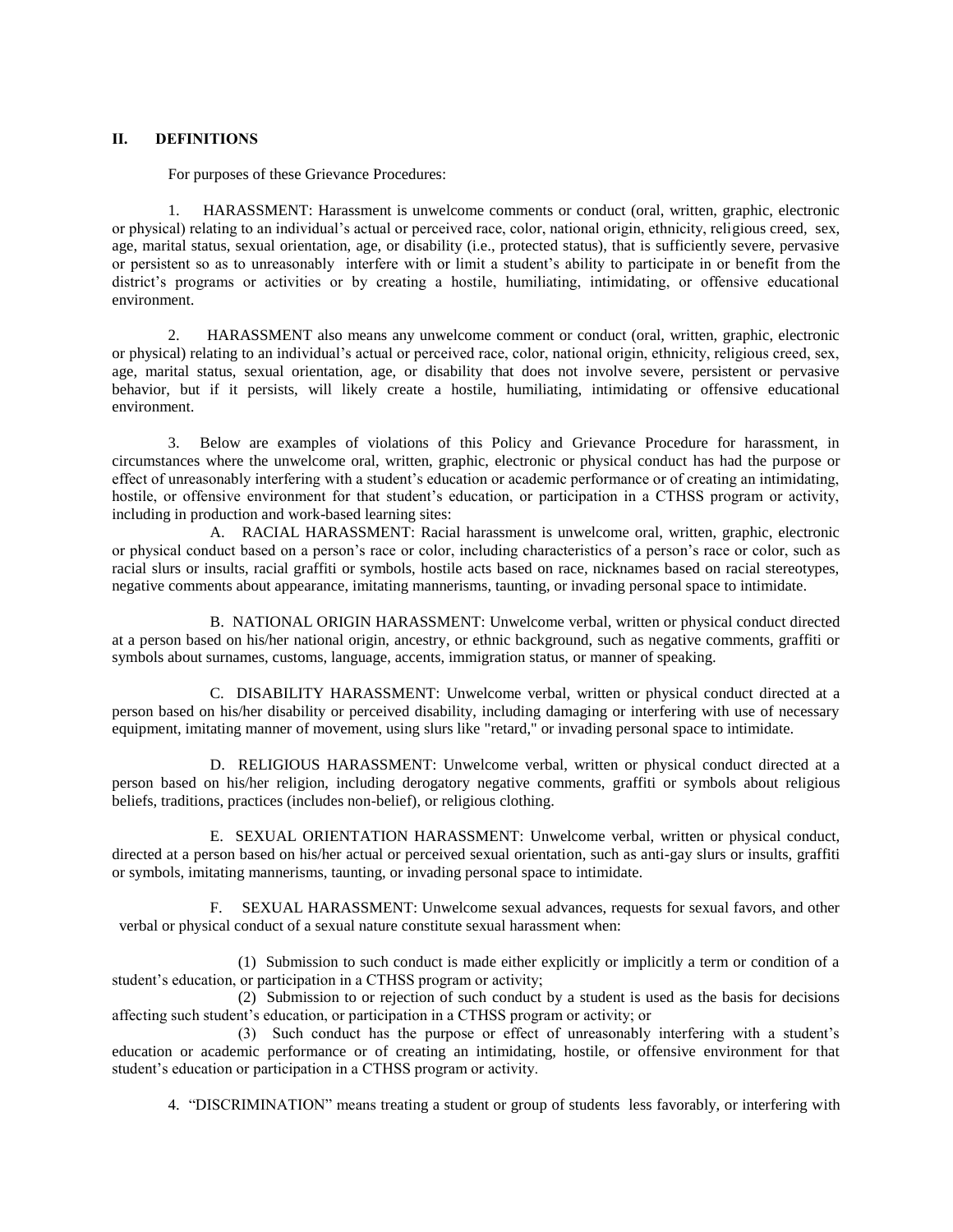or preventing a student from enjoying the advantages, privileges or courses of study of a school, including in a production or work-based learning site, because of that student's race, color, national origin, ancestry, religious creed, sex, age, marital status, sexual orientation, disability (except as to provide a reasonable accommodation), or any other basis **prohibited by Connecticut state and/or federal nondiscrimination laws**.

5. "COMPLAINANT" means a student who is the alleged victim of the conduct covered by this Grievance Procedure or his/her parent(s) or guardian(s).

6."COMPLAINT" means an oral or written report by a student or his/her parent(s) or guardian(s), to school or to a CTHSS employee alleging that the student has been subjected to harassment or discrimination.

7. "COORDINATOR" means a school-based Compliance Coordinator (Title VI, Title IX, 504 or Equity).

#### **III. RESPONSIBILITIES OF SCHOOL COMMUNITY MEMBERS**

A. Each school community member is responsible for:

1. Ensuring that (s)he does not harass or discriminate against another person because of that person's race, color, national origin, ancestry, religious creed, sex, age, marital status, sexual orientation, and/or disability, **or any other basis prohibited by Connecticut state and/or federal nondiscrimination laws**;

2. Ensuring that (s)he does not retaliate against any other person for reporting or filing a complaint, for aiding or encouraging the filing of a report or complaint, or for cooperating in an investigation of harassment or discrimination.

#### **IV. REPORTING**

1. Any teacher or other school staff, CTHSS employee, independent contractor, or school volunteer who witnesses, receives a student report of, or otherwise becomes aware or has a reasonable belief that discrimination, harassment, or retaliation in violation of these Grievance Procedures has occurred or may have occurred must promptly notify the Principal in writing. The Principal shall promptly provide a copy of the written Report to the school-based Compliance Coordinator ("Coordinator").

2. Any student or other person (who is not a school employee, independent contractor or school volunteer; for example, a parent or guardian of a student) who becomes aware or has a reasonable belief that discrimination, harassment, or retaliation in violation of these Grievance Procedures has occurred or may have occurred on school property or in a school-related activity is strongly encouraged to promptly report the incident(s) to the school-based Compliance Coordinator or the Principal, but should report within 90 days of the occurrence. The reporting time may be extended for good cause. In situations where a student, or a student's parent or guardian, does not feel comfortable reporting the incident to a Coordinator or Principal, (s)he may report it to a trusted school employee, who shall promptly transmit a written report to the Principal. The Principal shall promptly provide a copy of the written report to the Coordinator. **The name and contact information for your school's Compliance Coordinator(s) is on the School Website.** 

3. Upon receipt of a written or oral report or complaint, the Coordinator shall promptly forward a written report to the Principal, and notify the Principal of any initial action taken.

4. Upon a Principal's or other school administrator's receipt of a written or oral report or complaint, s(he) will promptly refer the matter to a Coordinator.

5. The Coordinator is responsible for investigating and handling the complaint or report as described in Section V. I n the event of a conflict or other circumstance that prevents the Coordinator from investigating the complaint, the Principal, or his/her school administrator designee, will take responsibility for investigating and handling the complaint. If the complaint is against the school principal, however, the Superintendent or his/her designee shall investigate and handle the complaint.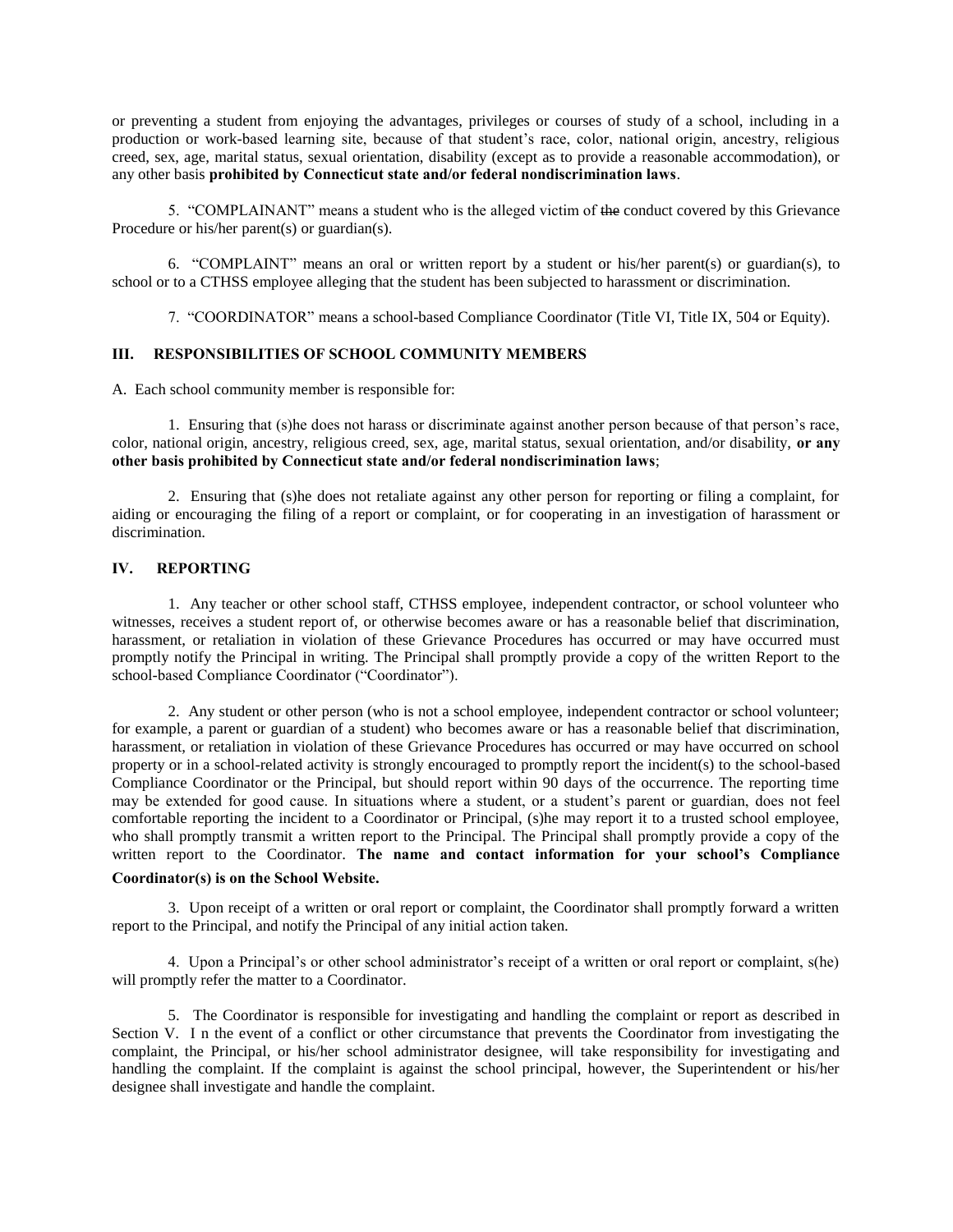6. Each school within the CTHSS shall maintain a list of the number of verified acts of harassment and discrimination in the respective school, and in a separate confidential record(s), other information as the Superintendent, in his/ her discretion, shall order, relating to a student's actual or perceived race, color, national origin, ancestry, religious creed, sex, marital status, sexual orientation, and/or disability.

#### **V. RESOLUTION PROCESS**: **DETERMINING WHETHER TO INSTITUTE FORMAL OR INFORMAL PROCEDURES**

1. After the Coordinator receives a complaint or report, s(he) shall determine whether to resolve the complaint or report through an Informal or Formal Procedure.

2. COMPLAINTS AGAINST SCHOOL EMPLOYEES: For any discrimination or harassment complaint against a school employee by a student (or his/her parent or guardian on the student's behalf), the Coordinator, after initial intake, shall refer the complaint for investigation to the School Principal and/or the SDE Human Resources Labor Relations Unit (860-807-2165). Investigations will be conducted, in consultation with the Coordinator and the Principal, in accordance with the Student Grievance Procedures. Complaint resolution may include but is not limited to training, counseling, transfer of the employee, and progressive discipline (including written reprimand, suspension, and dismissal).

3. Depending on the nature of the complaint, including the severity and duration of the alleged conduct and the unique characteristics of the individuals involved, the Coordinator will determine if an informal resolution is appropriate. If the Coordinator, in consultation with the CTHSS District Coordinator, determines that (1) the allegation is serious enough that it appears to place the complainant or any other person at physical risk; (2) the incident has resulted in a criminal charge; (3) the incident involves a referral to the Department of Children and Families (DCF); (4) the complaint involves an allegation of severe, persistent or pervasive harassment or other serious form of discrimination; (5) there is a pending Formal Procedure against the alleged perpetrator; (6) the alleged perpetrator has previously been found to have violated this Grievance Procedure after a Formal Procedure; (7) or that a Formal Procedure is otherwise appropriate under the circumstances, then the Coordinator must commence a Formal Procedure under Section B.

4. Where the complaining student chooses not to use the Formal Procedure, and where the Coordinator concludes that the allegations or incidents do not require a Formal Procedure, the Coordinator, in consultation with the Principal, shall initiate an Informal Procedure or refer the matter to the Principal to apply the Student Code of Conduct.

5. After receipt of a complaint or report, the Coordinator will attempt to identify and obtain the cooperation of the person(s) who is the victim of the alleged conduct, if there is one. Even where the Coordinator does not obtain the identity of or cooperation by the alleged victim(s), the Coordinator will investigate the allegations, and proceed to the Informal or Formal Procedure, to the extent feasible.

#### **A. INFORMAL PROCEDURE**

1. Where an Informal Procedure is initiated, the Coordinator shall meet separately with the complainant and the alleged perpetrator to review and explain the grievance procedures, answer any questions, and explain the prohibition against retaliation. The Coordinator shall also provide confidential advice and counsel, where appropriate.

2. VOLUNTARY RESOLUTIONS: If appropriate, after performing an investigation s(he) deems necessary to reach a voluntary resolution, the Coordinator, in consultation with the Principal, will propose a resolution. The Coordinator shall invite the parents or guardians of the complainant and the alleged student perpetrator to attend the resolution meeting. If the complainant, the alleged perpetrator and their parent(s) or guardian(s) agree with the proposed resolution, the Coordinator will write down the resolution, and the complainant and the alleged perpetrator, and their parent(s) or guardian(s), if present, will sign it, and each person will receive a copy. At the meeting, the Coordinator will again explain the prohibition against retaliation. The primary focus of the resolution is to effectively correct the problem and end the complained of conduct through non-disciplinary corrective action, although a resolution may also include disciplinary action.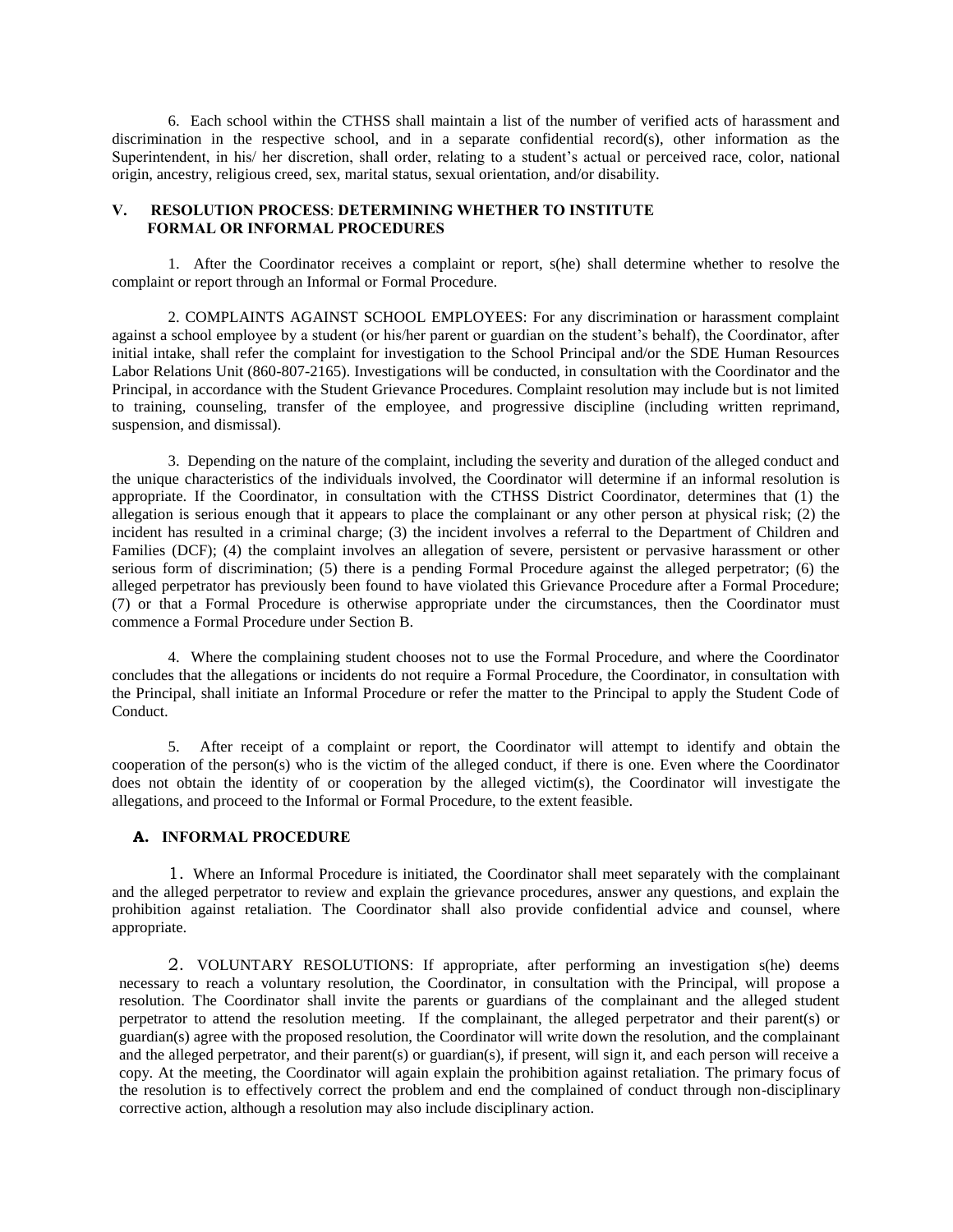3. The Coordinator shall report, in writing, the results of an informal resolution to the Principal.

4. If the complainant and alleged perpetrator cannot agree to an informal resolution, or if at any time after resolution the Coordinator or Principal determines that the problem is not corrected, the Coordinator, in consultation with the CTHSS District Coordinator, will refer the matter to the Principal to apply the Student Code of Conduct or initiate a Formal Procedure.

#### **B. FORMAL PROCEDURE**

1. The Coordinator will promptly meet separately with the complainant and the alleged perpetrator to inform them about the formal process and explain the prohibition against retaliation. For informational purposes, the Coordinator shall also ask the complainant what (s)he believes may help make him/her feel safe from future harassment or discrimination.

2. PROMPT INVESTIGATIONS: The Coordinator will promptly investigate all complaints of harassment or discrimination. Where a school staff member is the alleged harasser or discriminator, see Section V.2. The nature and duration of an investigation will depend on the circumstances, including the type, severity and frequency of the alleged conduct. The goal of an investigation is to obtain an accurate and complete account of all incidents and circumstances deemed relevant to the allegations of the complaint.

3. INVESTIGATIONS: The Coordinator will use investigative strategies appropriately tailored to the particular facts and circumstances. These strategies may include, but are not limited to, personal interviews, individual statements, site visits, and gathering documents and other relevant information concerning the allegations. The investigation will generally consist of personal interviews with the complainant, the alleged perpetrator(s) and others who witnessed or may have potentially relevant information about the alleged incident or circumstances giving rise to the report or complaint. Interviews will be conducted in a manner that protects the privacy of individuals to the extent practicable under the circumstances. The Coordinator will also generally review and evaluate any other information or document deemed relevant to the allegations, including information regarding any prior incident(s) committed by the subject of the complaint.

4. COMMUNICATION DURING INVESTIGATION: Through the investigatory and complaint resolution process, the Coordinator will make reasonable efforts to regularly inform the complainant and the alleged perpetrator(s) and their parent(s) or guardian(s) of the status of the complaint, and the anticipated timing for concluding the investigation, and for making a determination.

5. TIME FOR INVESTIGATIONS: The Coordinator will complete the investigation as soon as practicable, not to exceed ten (10) school days after (s)he receives the complaint or report, except for good cause (as documented in the investigatory file). The Coordinator will make reasonable efforts to expedite the investigation of any claim involving physical violence or serious threats of harm.

6. INTERIM MEASURES TO PROTECT SAFETY: The Principal, or his/her school administrator designee, shall take any reasonable step (s)he determines is necessary and/or advisable to protect, to the extent practicable, the complainant, witnesses, and other individuals from further incidents or from retaliation pending the outcome of the Coordinator's investigation.

7. VICTIM ASSISTANCE: The Coordinator will make appropriate referrals for victim assistance, including counseling and crisis intervention, if requested, or as needed.

8. CONFIDENTIALITY: CTHSS will respect the privacy of the complainant, the alleged perpetrator(s), and the witnesses to the extent possible consistent with federal and state civil rights laws and regulations and these Procedures, and consistent with applicable federal and state confidentiality laws and student record regulations, and CTHSS Education Records Policies and regulations.

9. FALSE CHARGES: Any person who makes knowingly false charges or brings a malicious complaint is subject to disciplinary and/or corrective action.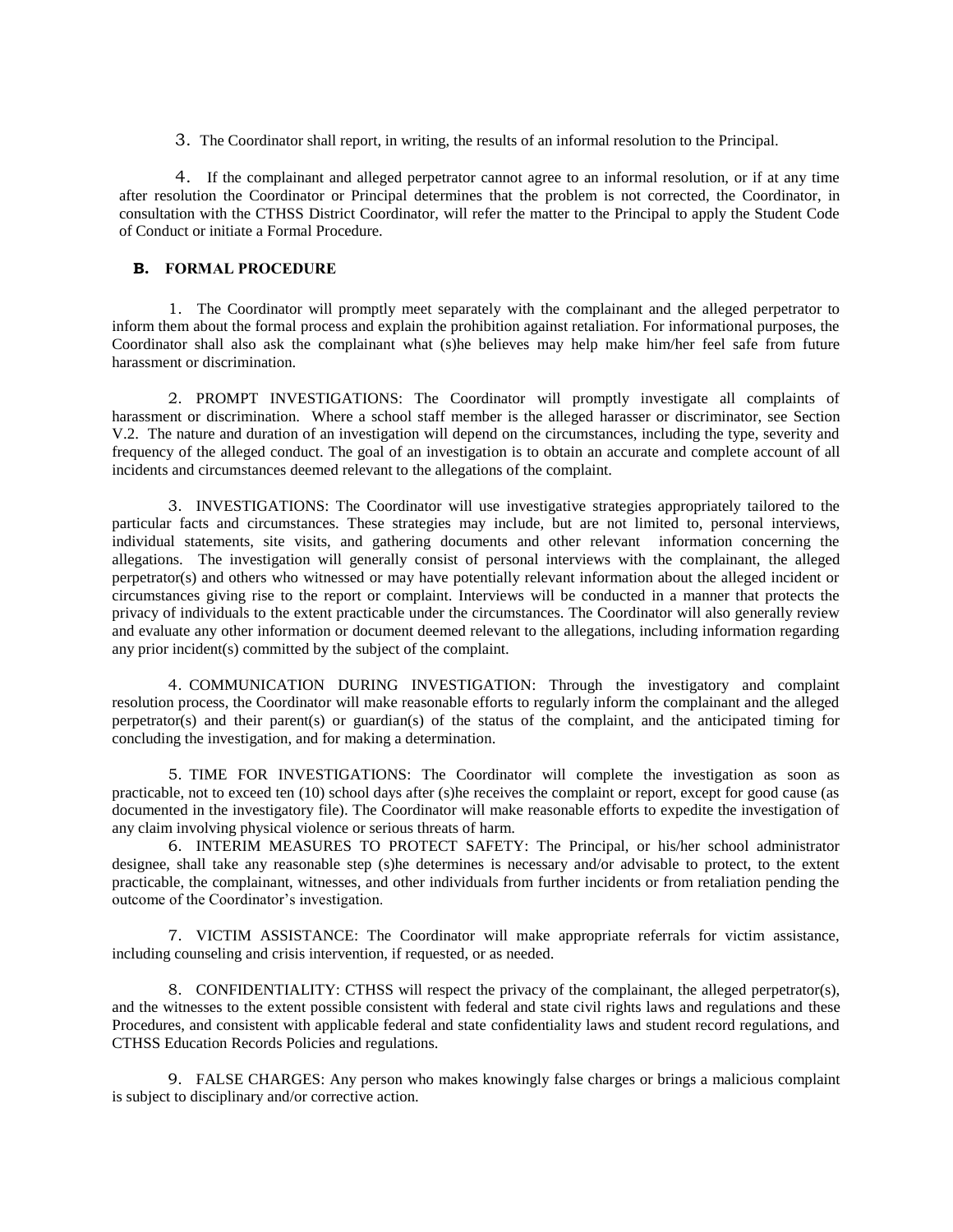10. FINDINGS AND RECOMMENDATIONS: Upon completion of an investigation, the Coordinator will evaluate the evidence and determine whether the allegations have been substantiated and whether the Policy and Grievance Procedure has been violated. The Coordinator will prepare a final investigative report that includes his or her findings, and where a violation is found, recommended corrective and remedial actions. The Coordinator shall promptly provide the completed report to the Principal, or his/her school administrator designee.

11. BASIS FOR DETERMINING WHETHER POLICY AND GRIEVANCE PROCEDURE VIOLATED: A determination shall be based on the facts and surrounding circumstances, including, for example, the context, nature, frequency and severity of the behavior, how long the conduct continued, where the incident(s) occurred, the number of persons involved in the wrongful conduct, the ages of and relationships between the parties, past incidents or patterns of behavior, and whether the conduct adversely affected the education, work-based learning experience, or school environment of the victim(s) or other school community member(s).

### **C. TAKING DISCIPLINARY, CORRECTIVE AND REMEDIAL ACTION**

1. TAKING APPROPRIATE ACTION: If the complaint is substantiated, the Principal, or his/her school administrator designee, shall promptly decide on the appropriate action, based on the investigative findings, taking into account the Coordinator's corrective and remedial action recommendations. Such action shall include imposing disciplinary measures and/or corrective and remedial action reasonably calculated to end the complained of conduct, deter future conduct, and remedy the effects of the discrimination or harassment on the student victim(s) and the school community. Should the Principal recommend discipline more serious than a written reprimand for a school employee, such discipline is subject to review by the Superintendent.

2. NOTIFYING PARTIES AND PARENTS: Once the investigation concludes, and a determination made, the principal shall promptly notify the complainant, the alleged perpetrator, and their parents and guardians in writing to let them know whether the complaint has been substantiated. A school administrator must notify both the parents or guardians of students who commit any verified act of harassment and the parents or guardians of students against whom such acts were directed, and invite them to separately attend at least one meeting concerning the harassment conduct. The notification to the involved parents will include a description of the response of school staff to such acts and any consequences that may result from the commission of further acts of harassment. Any information provided under this Policy shall be provided in accordance with the confidentiality restrictions imposed under the Family Educational Rights Privacy Act (FERPA) and CTHSS's Education Records policy and regulations.

3. IMPOSING DISCIPLINARY ACTION: Disciplinary action concerning a student may include, but is not limited to, a written warning; school transfer; short-term or long-term suspension; exclusion or expulsion, or any other action authorized by and consistent with the Student Code of Conduct and/or school disciplinary code.

4. APPLYING CORRECTIVE ACTION: Corrective action concerning a student may include, but is not limited to adopting a written safety plan for the complainant; for the offending student it may include classroom or school transfer; exclusion from participation in school sponsored functions, after-school programs, and/or extracurricular activities; limiting or denying access to a part or area of a school; adult supervision on school premises; parent conferences; a voluntary apology to the victim; awareness training (to help student perpetrators understand the impact of their behavior); participation in empathy development, cultural diversity, anti-harassment or intergroup relations programs; mandatory counseling, and/or any other action consistent with the Student Code of Conduct and/or school disciplinary code.

5. PREVENTION AND REMEDIATION: CTHSS will employ prevention and remediation strategies reasonably calculated to remedy the effects of the discrimination or harassment on the victim and the school community and to provide a safe school climate conducive to learning. Remedial action may include providing or referring the complainant for counseling or victim assistance services and/or tutoring or special educational support; modifying school-wide policies or practices to, for example, enhance equity, and sponsoring anti-harassment, antidiscrimination, or related training for the school staff and/or students.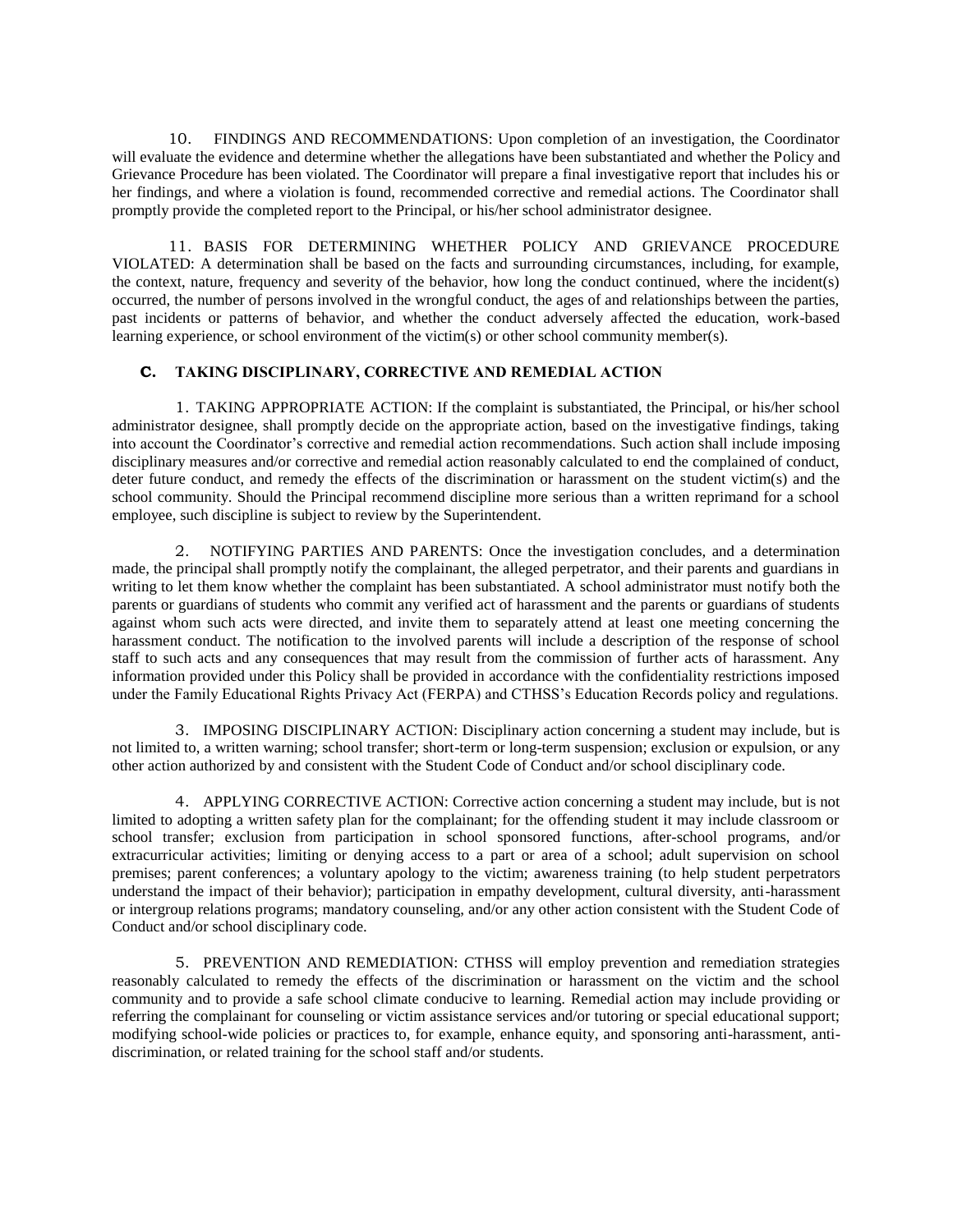6. DISCIPLINE FOR STUDENTS WITH DISABILITIES: CTHSS complies with the federal and state law requirements that apply to the discipline of students with disabilities, including the federal "Individuals with Disabilities Education Act" ("IDEA").

## 7. ACTION CONCERNING INDEPENDENT CONTRACTORS:

Disciplinary and corrective action concerning an independent contractor may include, but is not limited to, a request to the employer of the independent contractor to warn, suspend or terminate its employee; limiting or denying the individual contractor access to school premises or school-related programs or activities; terminating the contract with the District or school, and training.

8. ACTION CONCERNING SCHOOL VOLUNTEERS: Disciplinary and corrective action concerning a school volunteer may include, but is not limited to, a written warning, suspending or terminating the volunteer relationship, limiting or denying access to school premises or school-related programs or activities, supervision and training.

9**.** ACTION CONCERNING OTHER SCHOOL COMMUNITY MEMBERS: Corrective action concerning any other school community member, including parents and legal guardians of students, and visitors to CTHSS schools may include, but is not limited to, a warning; counseling; and limiting or denying the parent, guardian or visitor's access to school premises or school-related programs or activities.

## **D. FORMAL PROCEDURE APPEALS**

1. The complainant may appeal to the Principal, or to his/her school administrator designee. The Principal, or his/her school administrator designee, will review the case, and determine whether to reopen the investigation. Written notice of the Principal's decision shall be provided to the complainant within five (5) school days of the filing of the appeal, except for good cause, as documented in writing.

2. The complainant may also ask the Principal, or his/her school administrator designee, to review, and, where appropriate, revise any non-disciplinary corrective action imposed, if the complainant believes that the corrective action is not adequate to protect him/her from future harassment or discrimination.

3. The complainant may appeal, in writing, the Principal's decision to the Superintendent, or his/her designee. The Superintendent, or his/her designee, shall review the case and determine whether to reopen the investigation. Written notice of the decision shall be provided to the complainant within ten (10) school days of the filing of the appeal, except for good cause, as documented in writing.

4. If the complainant is not satisfied with the Superintendent's determination, (s)he may submit a written appeal to the Commissioner of Education, or his/her designee, within fifteen (15) days of the Superintendent's decision, except for good cause, as documented in writing.

5. Any right to appeal from a disciplinary decision is governed by the Student Code of Conduct, the school's disciplinary code, the State Department of Education Grievance Procedure and applicable collective bargaining agreements (for employees), and Connecticut and federal law.

## **VI. OTHER LEGAL REMEDIES**

- 1. Any person may also file a complaint of illegal discrimination or harassment at the same time (s)he files a grievance, during or after use of the Grievance Procedure or without using the Grievance Procedure at all with, but not limited to, the following entities. If a complaint is filed with the Office of Civil Rights, United States Department of Education ("OCR"), or the State of Connecticut Commission on Human Rights and Opportunities, it must be filed in writing no later than 180 days after the occurrence to the possible discrimination or harassment. OCR may waive its 180 day time limit based on OCR policies and procedures.
	- a. Office of Civil Rights, U.S. Department of Education, <sup>8th</sup> Floor, 5 Post Office Square, Boston, MA 02109-3921; Telephone number: (617) 289-0111; **fax number: (617) 289-0150; TTY/TDD:**